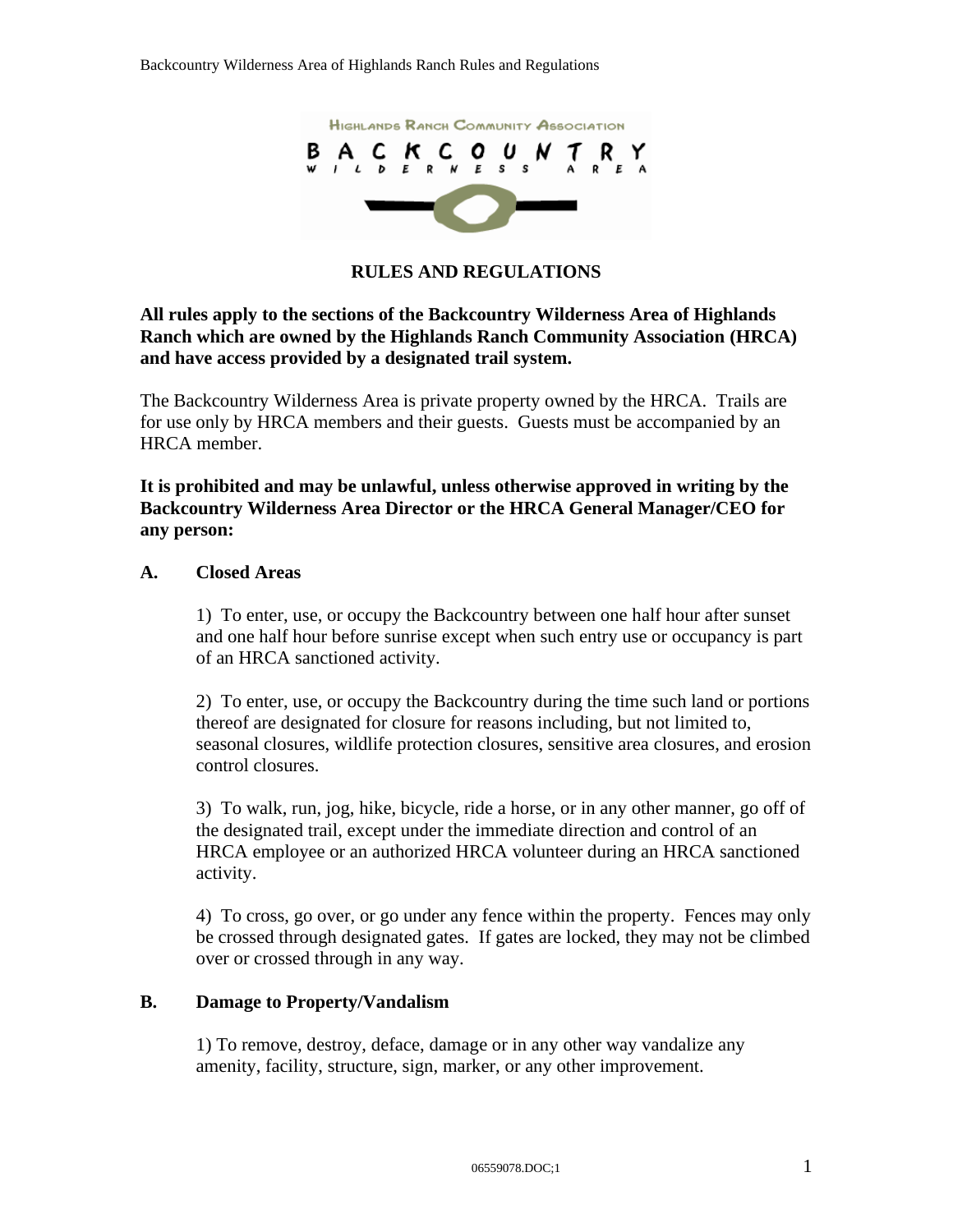2) To alter, damage, destroy, remove, or in any other way vandalize wildlife habitat features or potential wildlife habitat features; including, but not limited to animal dens, burrows, dwellings, and nests.

3) To remove, deface, damage, or in any other way vandalize any vegetation, rock, or any object of archaeological, biological, geological, or historical interest, or any object that may be considered a natural resource to the area.

4) To excavate, dig, or disturb the ground, including but not limited to any rock, soil, and sediment or plant matter.

# **C. Dogs/Domestic Animals**

1) To bring any PET OR ANIMAL into the Backcountry WITH THE EXCEPTION OF: (i) COMPANION AND SERVICE ANIMALS AS ALLOWED BY LAW; (ii) HORSES (in permitted areas); and (iii) dogs on leash (in permitted areas).

2) To leave unattended any PET OR ANIMAL.

3) To leave dog waste on trail

3) To allow any pet to chase, attack, pursue, harass, cause injury, or kill wildlife including mammals, birds, reptiles, amphibians, and fish; or to alter, damage, destroy, remove, or in any other way vandalize wildlife habitat features including but not limited to animal dens, burrows, dwellings, or nests.

### **D. Wildlife/Habitat**

1) To feed, or to attempt to feed, any wildlife.

2) To take, collect, gather, or possess any animal, vegetation, rock, wood or any other object.

3) To remove or release any wildlife or domesticated animal.

4) To trap or set traps, harass, chase, harm, capture, kill, maim, or possess any wildlife including mammals, birds, reptiles, amphibians, and fish except:

- a) When hunting is allowed by written permission from HRCA in accordance with rules and regulations administered by the Colorado Parks and Wildlife; or
- b) With written permission from HRCA for purposes of scientific research, wildlife census, education, or interpretation.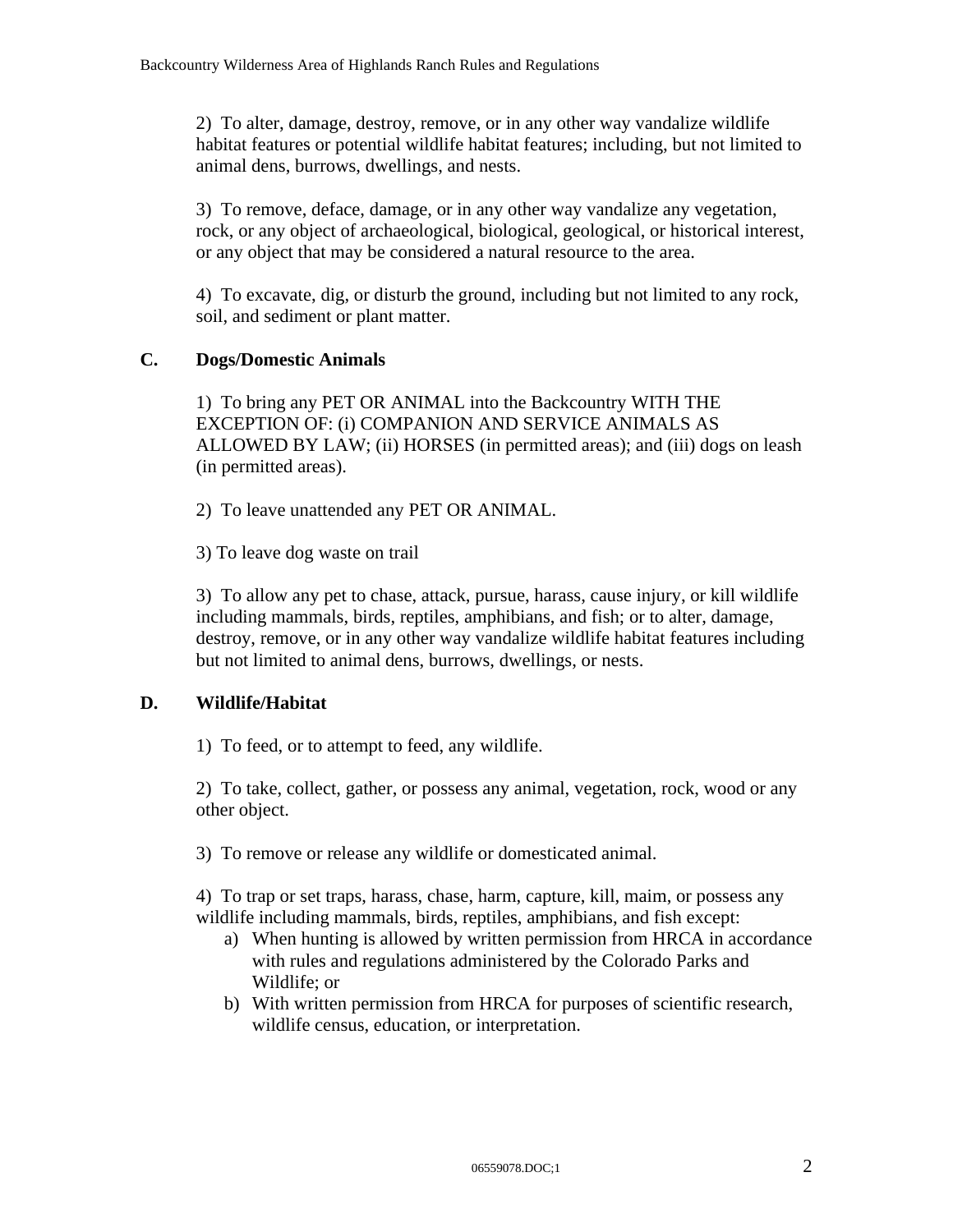#### **E. Livestock/Grazing**

1) To harass, harm or chase any livestock or to allow a domestic animal to harass, harm or chase any livestock.

2) To turn livestock loose onto or to negligently or intentionally allow livestock to graze without prior written agreement with the HRCA.

#### **F. Firearms/Projectiles/Explosives/Flying Crafts**

1) To possess, cock, aim, or discharge any firearm, including but not limited to rifles, handguns, BB guns, pellet guns, air guns, paint ball guns, slingshots, or any device capable of discharging any projectile, except when hunting is allowed by written permission from HRCA in accordance with rules and regulations administered by the Colorado Parks and Wildlife.

2) To possess, draw, or discharge any archery equipment, including but not limited to bows, longbows, crossbows, compound bows, arrows, and darts; except in designated areas or when hunting is allowed by written permission from HRCA in accordance with rules and regulations administered by the Colorado Parks and Wildlife.

3) To possess, ignite, or discharge fireworks or explosive devices.

4) To throw, discharge, fly or launch any type of missiles or any remote controlled, self-powered water, surface, or aircraft

5) To operate any unmanned aircraft systems (drones) over or launch from, or land on Backcountry property without written permission from the HRCA; except in an emergency situation.

6) To ignite or launch any model rocket or similar device.

7) To golf, or hit any golf balls.

#### **G. Fire**

1) To build, light, or maintain any fire of any nature

2) To smoke, light, or discard, cigarettes, cigars, pipes, and/or any other smoking device; including electronic smoking devices.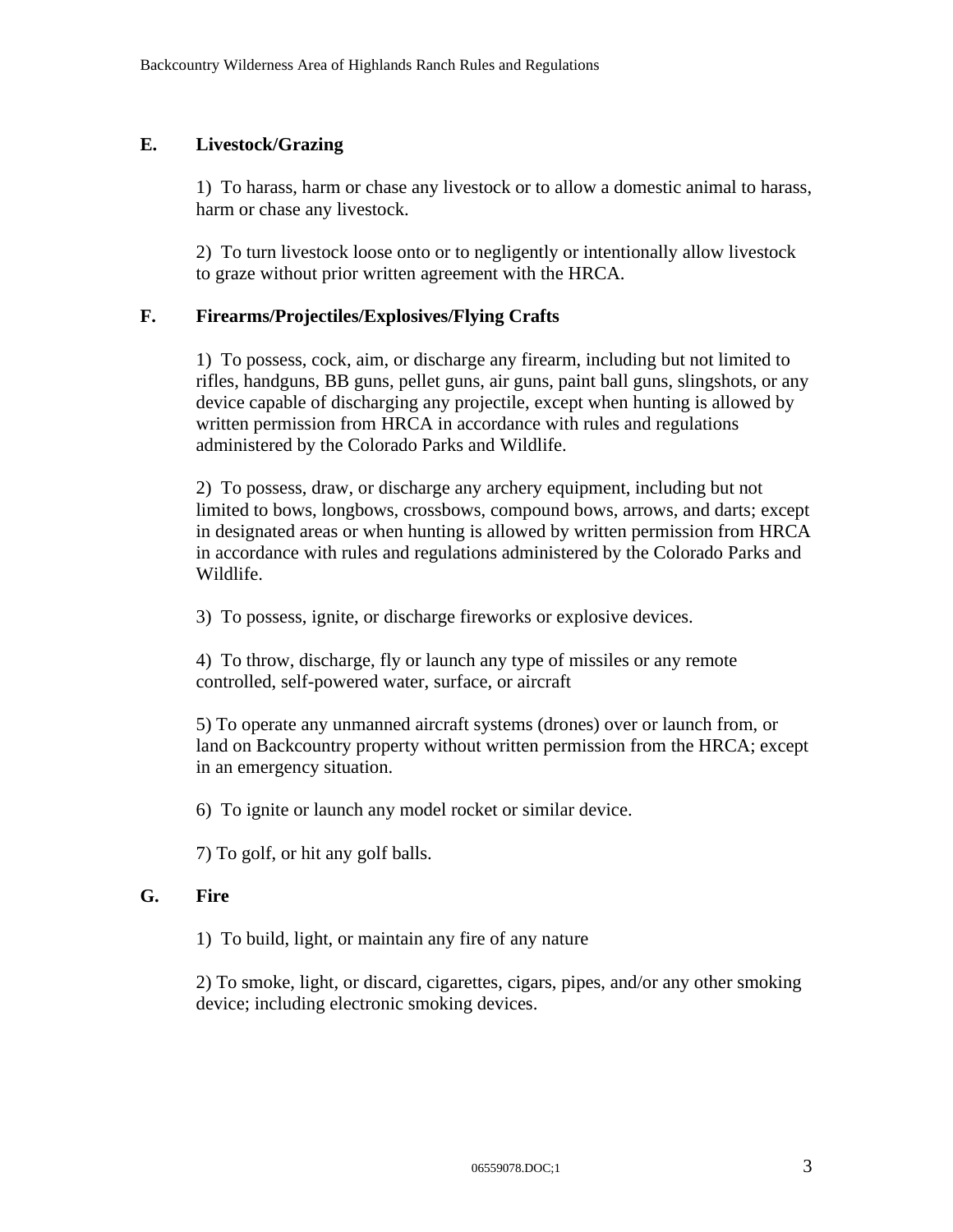### **H. Litter/Dumping**

1) To deposit or leave any refuse, trash, litter, household or construction debris or commercial garbage including but not limited to brush, lawn trimmings, and Christmas trees.

### **I. Posted Notices**

1) To violate any posted sign or to violate any regulation set forth in a brochure or other manner of communication.

### **J. Glass Containers**

1) To possess any glass container.

### **K. Unreasonable Noise**

1) To use sound amplification devices or make unreasonably loud noises which would disturb others.

# **L. Interference**

1) To interfere or attempt to interfere with any HRCA employee or HRCA volunteer while in performance of their official duties or to give false or misleading information with the intent to mislead said person in the performance of their duties.

# **M. Rock Climbing/Bouldering**

1) To take part or aid in any type of rock climbing and/or bouldering.

### **N. Unlawful Improvements**

1) To construct, place or maintain any kind of road, trail, structure, fence, enclosure, communication equipment or other improvements except with written permission or within the allowed uses outlined in the management plan.

2) To place fixed or permanent rock climbing hardware.

# **O. Use of Motorized Vehicle**

1) To operate any motorized vehicle on or off of the trail, including but not limited to gas, battery, and electric powered motors. Except Electric Assisted Bicycles, or E-Bikes "Class 1" and "Class 2" as defined by Colorado Revised Statute, 42-1-102. Generally two or three wheeled bicycles with operable pedals